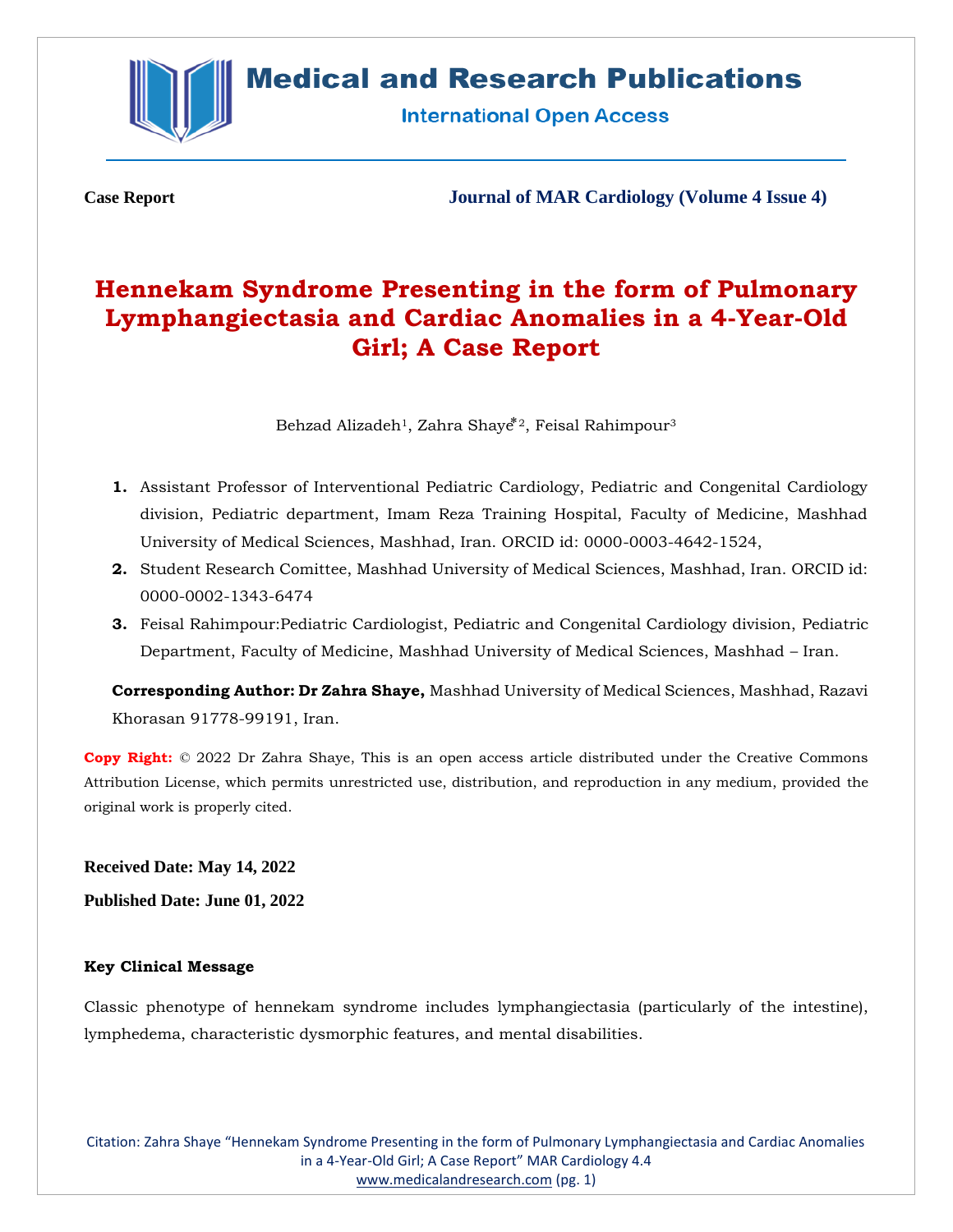#### *Abstract*

*Our patient is a 4-year-old girl with a variation of the syndrome caused by FAT4 mutation, syndromic appearance, mental retardation, pulmonary lymphangiectasia and multiple cardiac anomalies. In children with syndromic appearance and cardiopulmonary disorders, Hennekam syndrome is a rare diagnosis to be considered, even if there is no intestinal lymphangiectasia.*

*Keywords: Hennekam syndrome, lymphangiectasia, FAT4 gene*

## **Introduction**

Hennekam syndrome is a rare autosomal recessive disorder characterized by congenital lymphedema, intestinal lymphangiectasia, mental retardation, and facial anomalies, which was first described by Hennekam et al in 1989. The patients all represent the same underlying pathogenesis of lymphatic system malfunction, with varying severity (1). There are also reports of hydrops fetalis. This lymphangiectasia–lymphedema syndrome is a genetically heterogeneous disorder which is related to mutations in CCBE1 and FAT4 in 25 and 20 percent of the cases respectively (2,3). In this paper we present a 4-year-old girl arriving at the pediatric clinic with dyspnea and facial dimorphism which had pulmonary vessels anomalies on cardiac imaging and a FAT4 mutation on genetic testing.

#### Case presentation

This female 4-year-old patient was born to a ? year old G?P? mother at term via a normal vaginal delivery. She was the second child of healthy unrelated parents. She presented to the clinic with the chief complaint of dyspnea. She demonstrated short stature (< 5th

percentile) and had a syndromic appearance consist of an abnormal facies, characterized by prominent forehead with shallow supraorbital ridges, hypertelorism (increased distance between the orbits), epicanthal folds, flat nasal bridge, low-set ears, and retruded mandible.

There was also camptodactyly (permanently bent fingers), and a slight clubfoot malformation (figure 1). Chest radiograph demonstrated no pulmonary parenchymal lesion, but revealed prominence of the right atrium (figure 2).

Echocardiography was performed indicating: normal IVC continuity with RA, mildly dilated hepatic veins, normal pulmonary venous return to LA, dilated C.S (persistent left superior vena cava), absent

Citation: Zahra Shaye "Hennekam Syndrome Presenting in the form of Pulmonary Lymphangiectasia and Cardiac Anomalies in a 4-Year-Old Girl; A Case Report" MAR Cardiology 4.4 [www.medicalandresearch.com](http://www.medicalandresearch.com/) (pg. 2)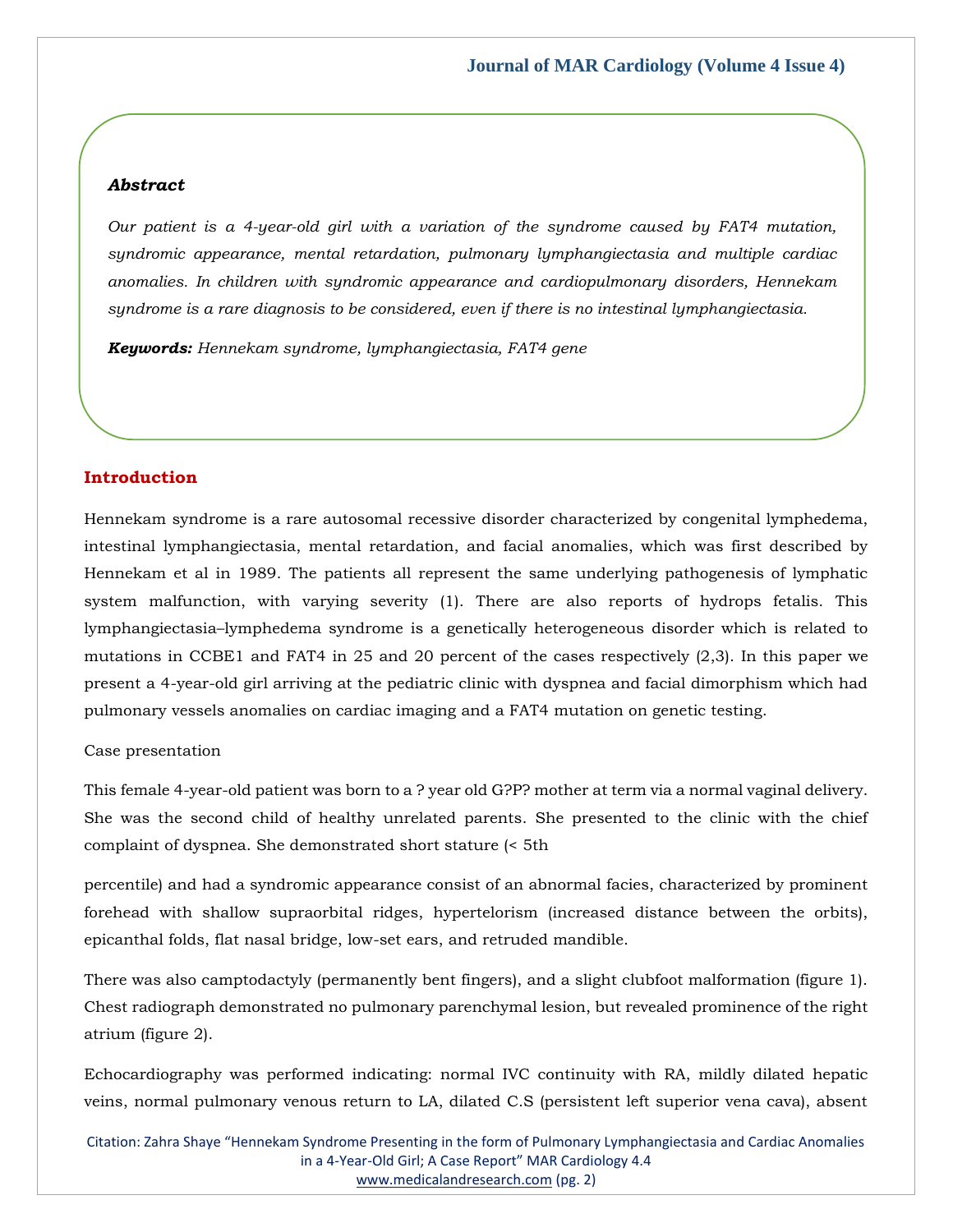right superior vena cava, normal levocardia, aneurysmal IAS with septum primum mal-alignment, mod size ASD (0.7 cm), no significant MR, mild TR PPG=36 mmHg, dilated RA and RV, good LVEF, Intact IVS, normally related great arteries mildly dilated MPA, no PS, mild PI, moderate PH, no AS, no Al, tricuspid aortic valve, normal coronary arteries, no PDA, no CoA, and a left aortic arch.

CT angiography was recommended to detect further possible vascular anomalies which demonstrated: atrial and visceral situs solitus, levocardia (the heart on the normal side), D-loop ventricle (normal),AV concordance, VA concordance, septum secundum, ASD (5.3 mm) with aneurysmal interatrial septum, accessory auricle in anterosuperior aspect of LA (26x10 mm), partial septum in LA, severe RA enlargement, thickened tricuspid valve, left sided aortic arch with mild narrowing in distal arch (6.6mm), dilated main pulmonary artery (18.2 mm), LSVC terminated to severely dilated coronary sinus, and partial anomalous venous return of right superior pulmonary vein to aneurysmal part of interatrial septum.

Considering the patient's syndromic appearance and the presentations compatible with pulmonary lymphangiectasia (severe RA enlargement, thickened tricuspid valve) and cardiac anomalies, genetic consultation and testing was performed which resulted in the detection of a homozygous FAT4 mutation.

Patient's echocardioagheraphy and angiogeraphy have been shown in the figure 3 and 4



**Figure 1.** Syndromic appearance. Hypertelorism, epicanthal folds, flat nasal bridge, and retruded mandible (left), low set ears and camptodactyly (right)are evident.

Citation: Zahra Shaye "Hennekam Syndrome Presenting in the form of Pulmonary Lymphangiectasia and Cardiac Anomalies in a 4-Year-Old Girl; A Case Report" MAR Cardiology 4.4 [www.medicalandresearch.com](http://www.medicalandresearch.com/) (pg. 3)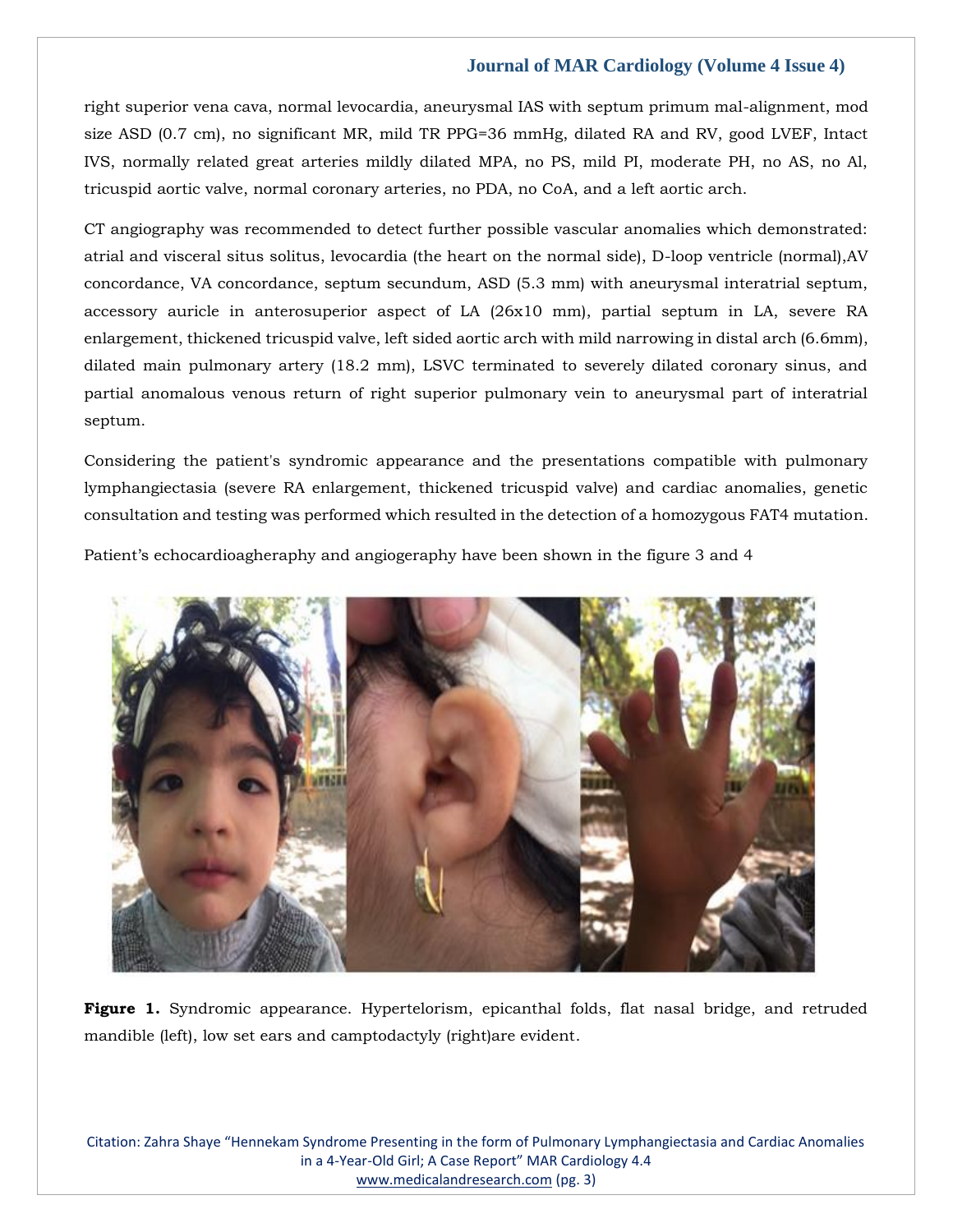

**Figure2.**Chest radiograph. Note the prominence of the right atrium (arrow).



Citation: Zahra Shaye "Hennekam Syndrome Presenting in the form of Pulmonary Lymphangiectasia and Cardiac Anomalies in a 4-Year-Old Girl; A Case Report" MAR Cardiology 4.4 [www.medicalandresearch.com](http://www.medicalandresearch.com/) (pg. 4)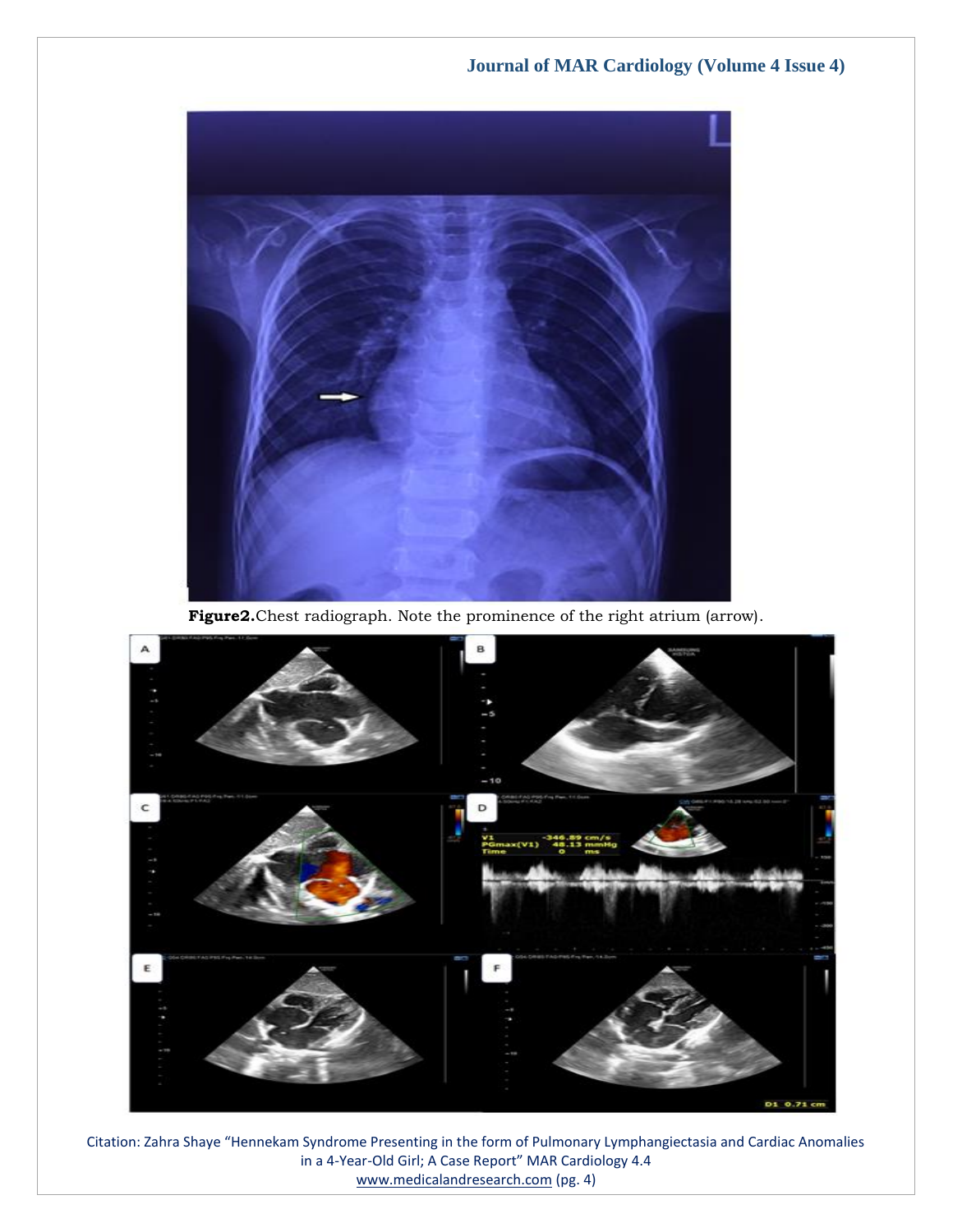**Figure3.** Echocardiogheraphy of the patient. A: bicaval echo view and absent RSVC, B: Dilated coronary sinus, C: doppler echo bivaval view and absent RSVC, D: Doppler echo and TR gradiant, E: More than one ASD, F: the major ASD



**Figure 4:** Angiogeraphy of the patient. A: absent RSVC, B: absent RSVC & and persistant LSVC to dilated CS, C: LSVC to CS, D: ballon sizing, E: final deploing

Citation: Zahra Shaye "Hennekam Syndrome Presenting in the form of Pulmonary Lymphangiectasia and Cardiac Anomalies in a 4-Year-Old Girl; A Case Report" MAR Cardiology 4.4 [www.medicalandresearch.com](http://www.medicalandresearch.com/) (pg. 5)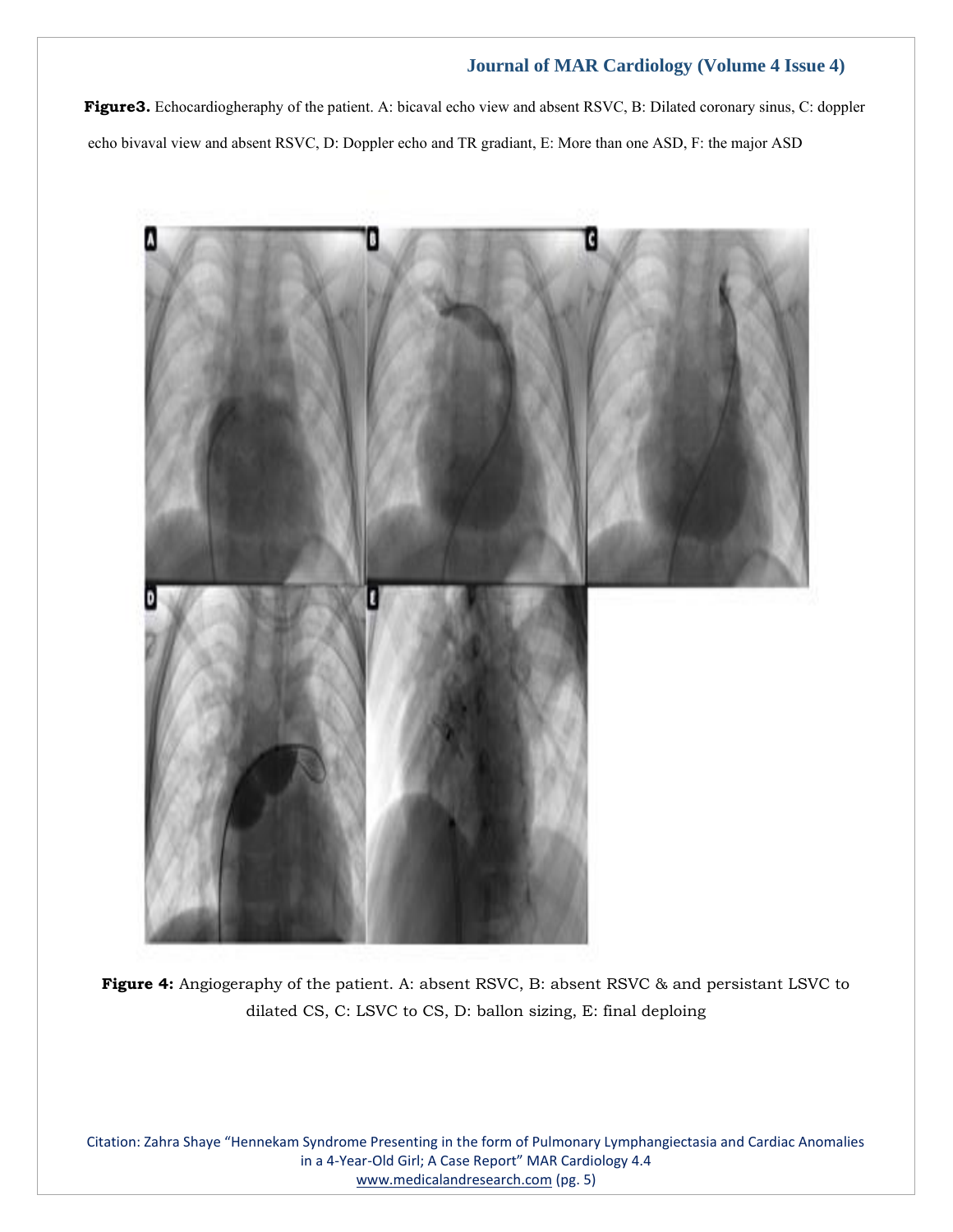## **Discussion**

Hennekam syndrome is a rare autosomal recessive disorder with an incidence rate of approximately 1:100,000. There are up to 50 cases reported in the literature, but the precise prevalence is unclear. The syndrome consists of multiple organ lymphangiectasia as a result of lymphatic vascular abnormalities caused by genetic mutations, dysmorphic appearance characterized by round flat faces, hypertelorism, epicanthal folds, puffy eyelids, large and depressed nasal bridge, small ears and tooth anomalies (4).

This syndrome is related to mutations in the CCBE1 or FAT4 genes in 45 percent of the cases. Although CCBE1 is known to be involved in the migration of nascent lymphatic endothelial cells, providing migratory signals from the extracellular matrix, the function of FAT4 in the lymphatic system is still unknown (4,5). In 2014, Alders et al reported the mutations in FAT4 as a second cause of Hennekam syndrome. They declared that mutations in FAT4 were identified in 5 out of 24 families (~20%). The mutations in this gene are also present in Van Maldergem Syndrome (VMS) which is characterized by facial dysmorphism, mental disability, periventricular heterotopia (results in epilepsy), camptodactyly, and syndactyly (fused fingers), small kidneys, osteoporosis and tracheal anomaly (might require tracheostomy). VMS is not associated with lymphatic dysfunction (2). It seems reasonable to conclude that the presence of camptodactyly in our patient is a phenotypic indicator of the mutation found to be the cause. But the presence of pulmonary lymphangiectasia is more in favor of Hennekam syndrome than VMS.

In addition to being heterogeneous in terms of genetic mutations, clinical manifestations of Hennekam syndrome reported in the literature consist of a wide range of presentations from nonimmune hydrops fetalis in neonates,to mild childhood protein losing enteropathy and facial anomaly with no mental disability(6,7); Although given that most of the features of the syndrome are perceived to be secondary to disordered lymphovascular development in the embryonic period, it seems not far from expectation that these patients all represent the same underlying pathogenesis, with varying severity in each case (3). The 2 main categories of clinical manifestations are facial anomalies and lymphovascular disorders caused by lymphangiogenesis defects. Facial features are contributed to intrauterine facial lymphedema, or are brought about by lymphatic obstruction that affects the migration of neural crest tissue. It is also hypothesised that neural crest differentiation to become face and lymphatic vessels, is developed aberrantly in early gestation and results in the two main characteristics of the disease. Mental development varies widely, even within a single family, from almost normal psychomotor to drastic mental retardation (8).

Lymphangiectasia, which is one of the main pillars of the disease, manifests as systemic lymphedema which can cause hydrops fetalis, or result in milder forms of lymphatic edema in childhood. It preferentially affects intestines, which causes intestinal lymphangiectasia. Intestinal lymphangiectasia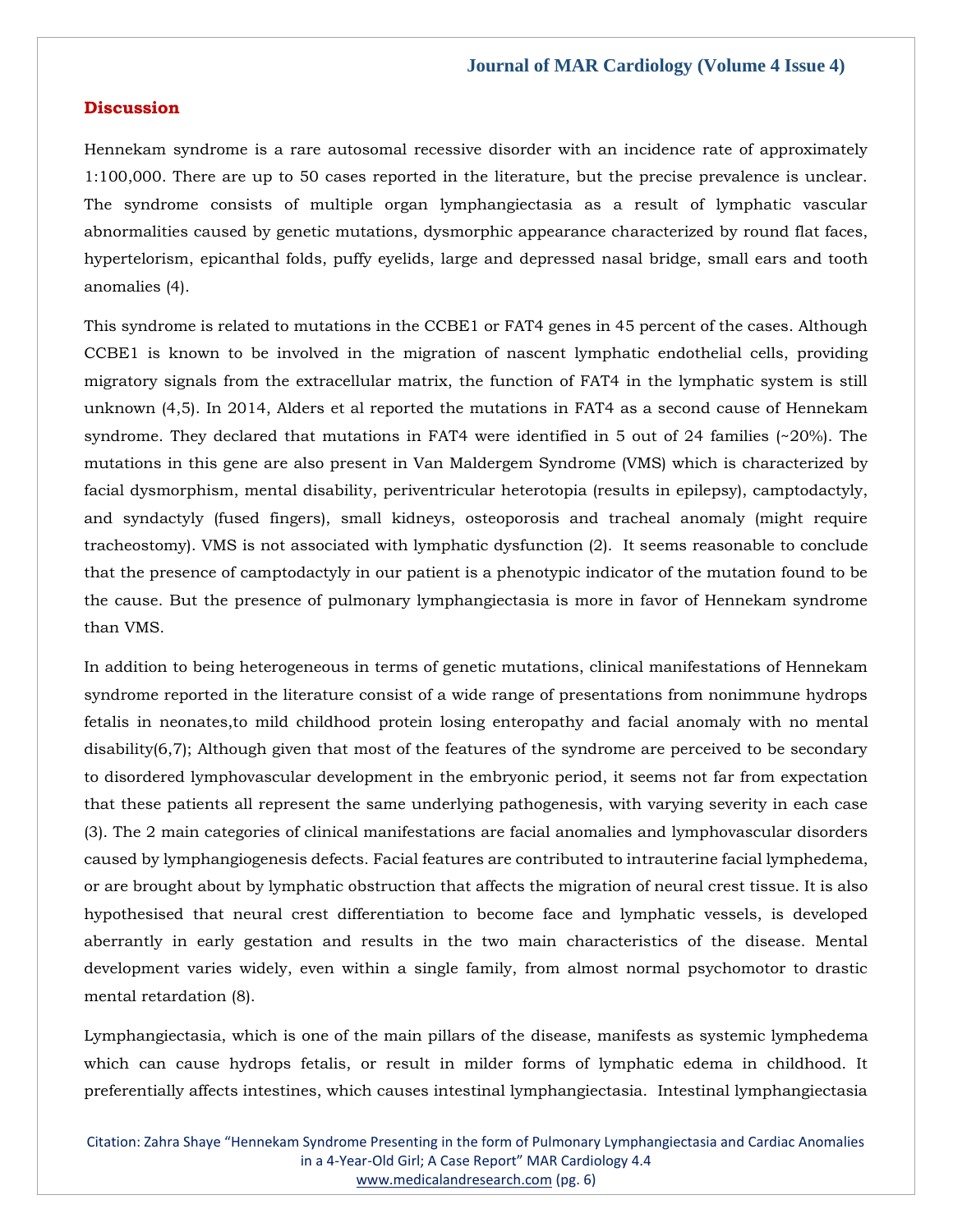is characterized with dilated intestinal, submucosal and subserosal lymphatic vessels and results in a protein-losing enteropathy, hypoproteinemia, hypoalbuminemia, and lymphocytopenia. Maldevelopment of the lymphatic system also affects limbs, the genitalia, the pleura, pericardium, thyroid gland, and kidneys. It is suggested that the presence of both lymphangiectasia and lymphedema would differentiate Hennekam syndrome from other congenital primary lymphatic disorders (3,6,9).

In 1999, Rockson et al reported the Lymphoscintigraphic Manifestations in a 13 year old girl with Hennekam Syndrome, and explained that slight degrees of congenital lymphedema occur with some regularity in the general population and may reflect a normal developmental variability in the regression of fetal lymphedema, but the lymphedema and intestinal lymphangiectasia in Hennekam syndrome reflect the intrauterine lymphatic dysfunction related to the underlying genetic mutation(10). It is hypothetically possible that birth care providers observed some degree of edema caused by the syndromic malformation in our patient, but ignored that, assuming it as a natural variation.

Developmental pulmonary lymphangiectasia is a rare disorder which may be present at birth or later during childhood. It is infamous for its bad prognosis when clinically symptomatic, although microscopic changes may exist in patients with different variations of the syndrom (9). In addition to the cardiac and valvular consequences of pulmonary lymphangiectasia, there are reports of patients that demonstrated congenital cardiac and blood vessel anomalies (ASD, VSD, vascular aneurysm or cyst and intracerebral infarctions), indicating a disturbance of angiogenesis in at least a subgroup of the phenotypes. It is also believed that the primitive lymphatic sacs develop out of veins, and that various genes play roles in the development of both blood and lymph vessels (8,11).

Laboratory findings may include anemia, hypoproteinemia, hypogammaglobulinemia, elevated level of alpha-l antitrypsin excreted in the feces, all of which result from lymphovascular dysfunction, and abnormalities that are related to possible organ dysfunction like kidney or thyroid (12).

## **Conclusion**

Hennekam syndrome is an autosomal recessive disorder characterized with lymphatic development and dysmorphic features including round flat face, flat bridge of the nose, hypertelorism, and low set ears. These features are believed to be secondary to in utero lymphatic perturbations when the facial structures are being formed.

Classic phenotype includes lymphangiectasia (particularly of the intestine), lymphedema, characteristic dysmorphic features, and mental disabilities. But there are also reports of cases presenting normal cognition or facing other abnormalities like cardiovascular, kidney, and thyroid.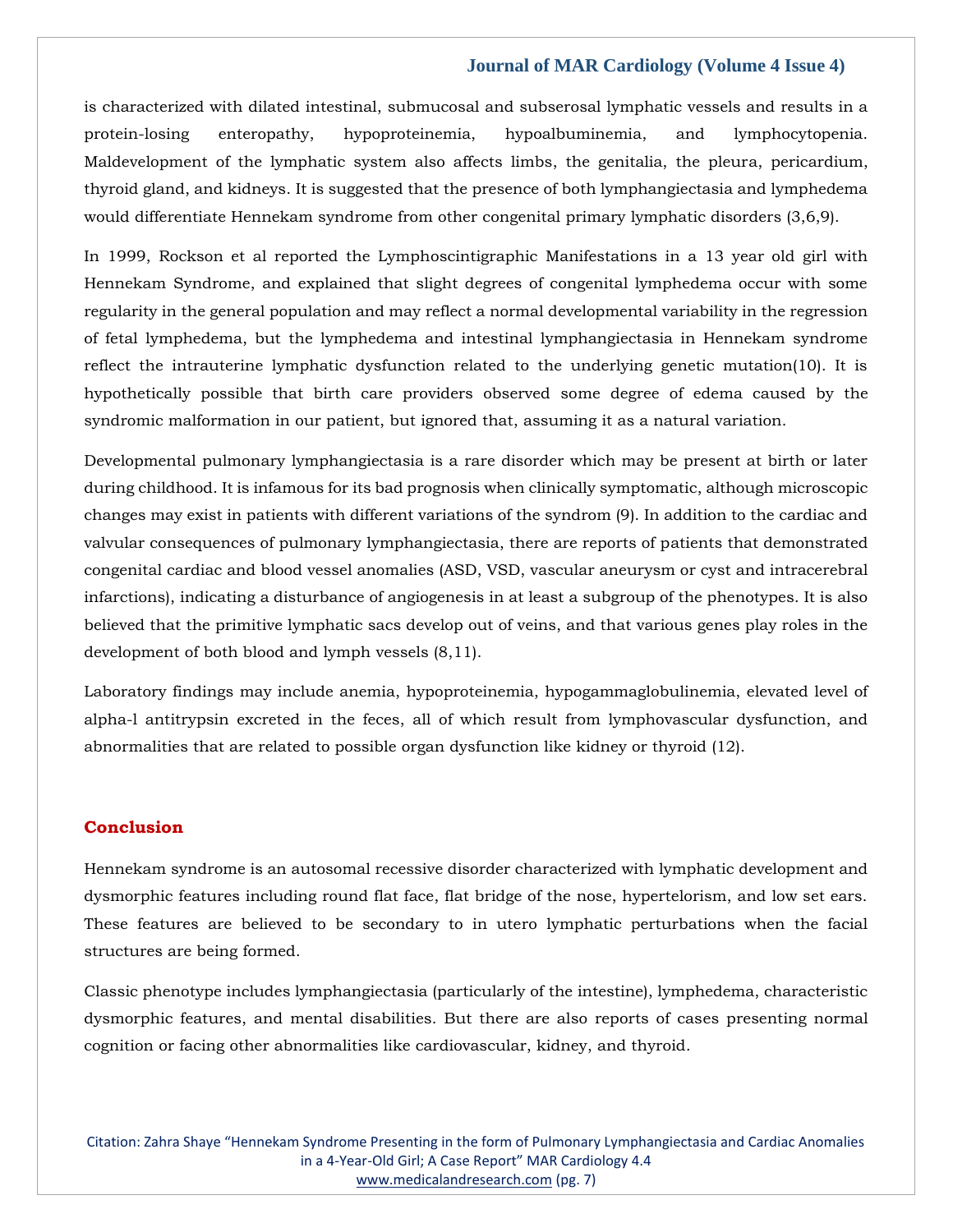Our patient is a case of this syndrome as a result of a homozygous mutation in the FAT4 gene, which is the cause of this syndrome in almost 20% of the cases. The cardiac anomalies observed, including ASD and aneurysmal IAS, support the hypothesis of shared genetic and embryonic development pathways of both blood and lymph vessels.

**Acknowledgement:** Authirs thank the childeren and her familiy.

**Conflict of Interest:** The authors declare that there is no conflict of interest regarding the publication of this article.

**Ethical consideration:** The study protocol was approved by the Ethics Committee of Mashhad University of Medical Sciences, and was conducted according to the Declaration of Helsinki. Undersigned informed consent form was obtained from patient prior to the enrollment regarding the identifiable publication of the patient.

**Data availability statement:** The data sets used and/or analyzed during the current study are available from the corresponding authors per request.

**Author contributions:** B.A. contributed in conception, design and drafting of the manuscript. Z.S. contributed in data collection. Z.S. contributed in drafting of the manuscript. and B.A. supervised the study. All authors approved the final version for submission.

## **References**

1. Hennekam R, Geerdink R, Hamel B, et al: Autosomal recessive intestinal lymphangiectasia and lymphede- ma, with facial anomalies and mental retardation. Am J Med Genet 34:593-600, 1989.

2. Alders, M., Al-Gazali, L., Cordeiro, I. et al. Hennekam syndrome can be caused by FAT4 mutations and be allelic to Van Maldergem syndrome. Hum Genet 133, 1161–1167 (2014). https://doi.org/10.1007/s00439-014-1456-y